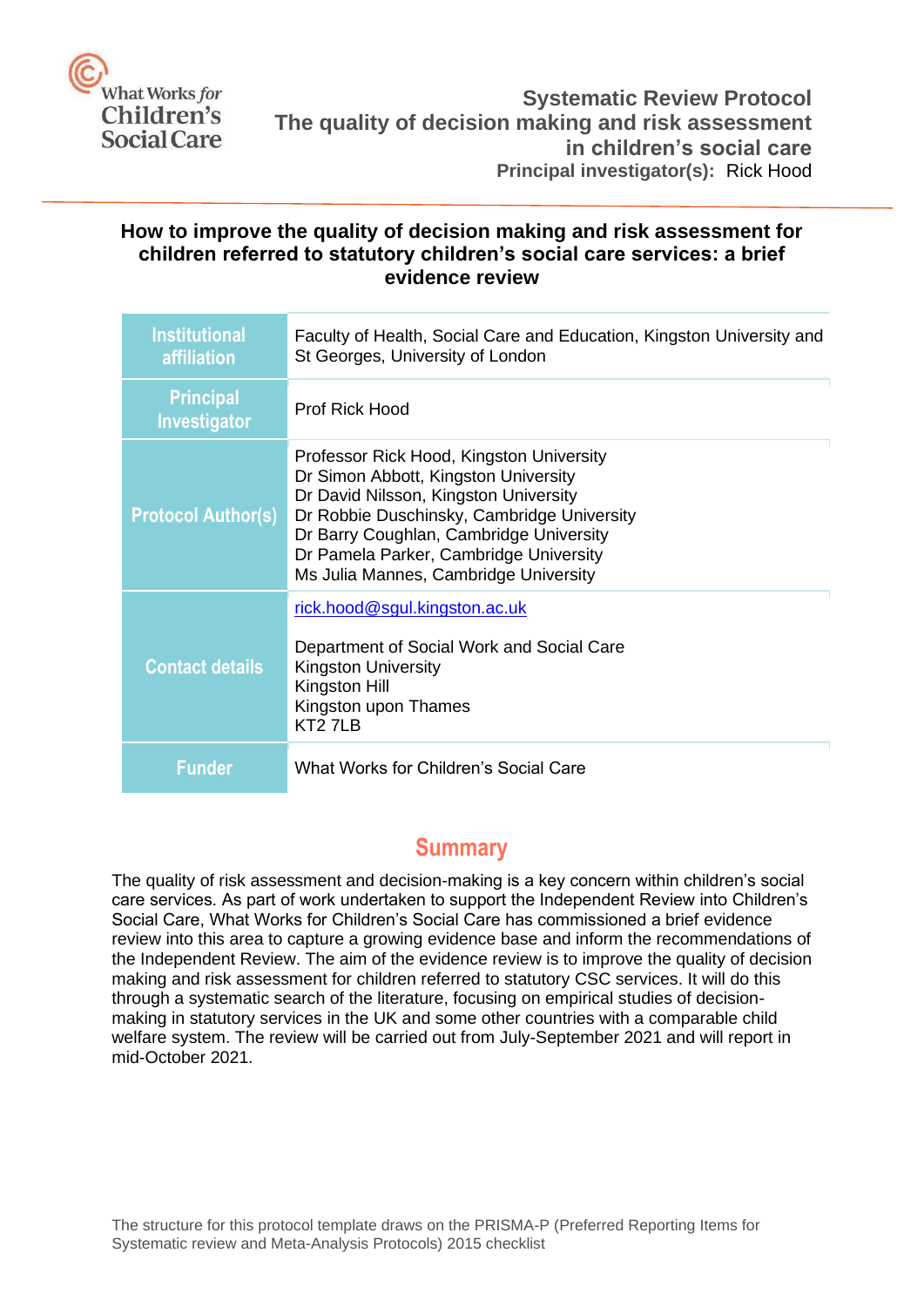# **Table of contents**

# **Contents**

| 1              |
|----------------|
| $\overline{2}$ |
| $\overline{2}$ |
| 3              |
| 3              |
| 4              |
| 5              |
| 6              |
| 6              |
| 6              |
| 6              |
| $\overline{7}$ |
| 7              |
|                |

# **Part 1) Rationale and question formulation**

<span id="page-1-0"></span>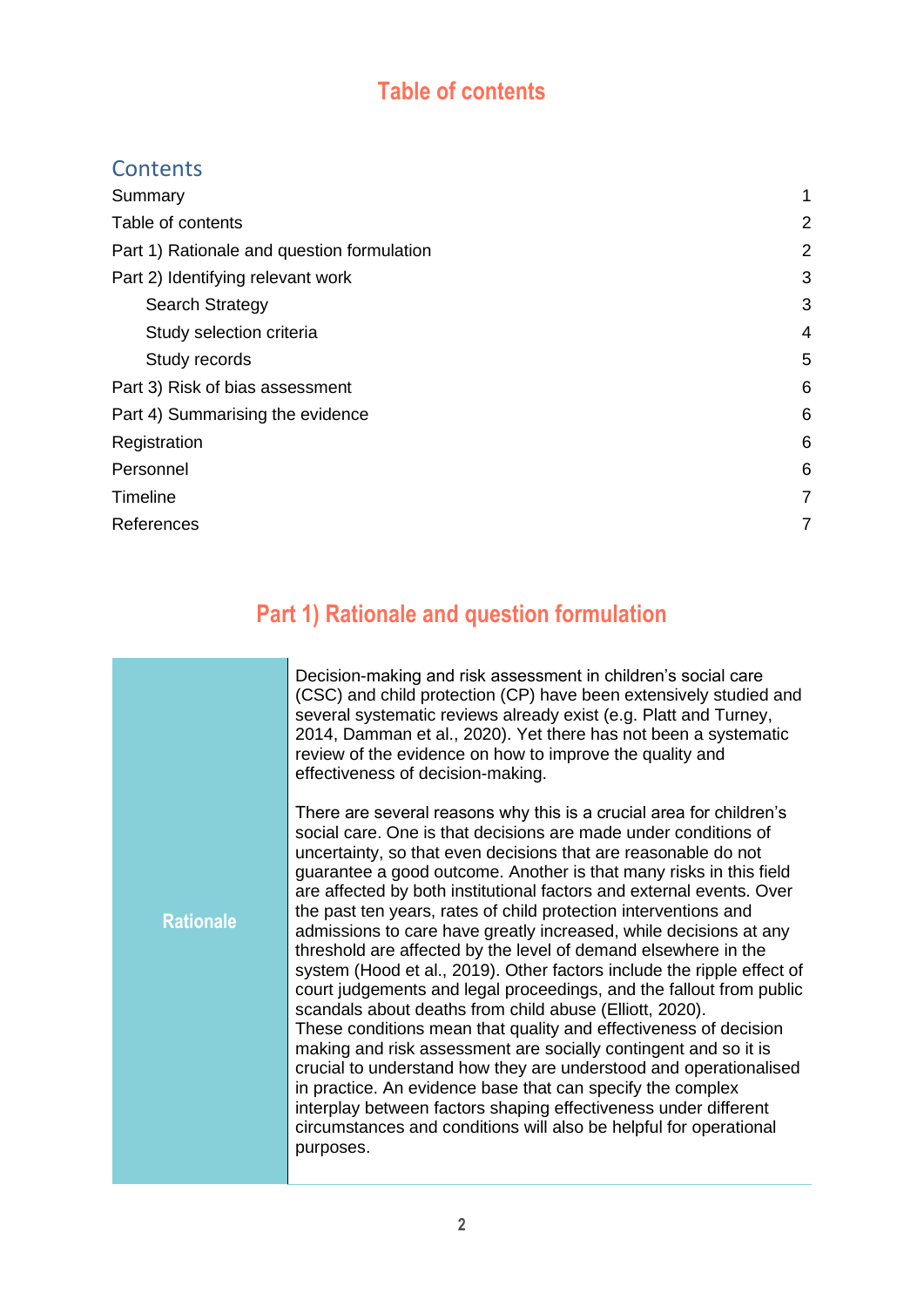|                                | The review outlined here will examine these two questions together<br>to enable a synthesis of knowledge about how to improve the<br>quality of decision-making in the current context of CSC. A limited<br>international scope will allow consideration of contextual factors<br>impacting on decision-making in jurisdictions with comparable child<br>welfare systems (Gilbert et al., 2012).                                                                                           |
|--------------------------------|--------------------------------------------------------------------------------------------------------------------------------------------------------------------------------------------------------------------------------------------------------------------------------------------------------------------------------------------------------------------------------------------------------------------------------------------------------------------------------------------|
| <b>Research</b><br>question(s) | How are quality and effectiveness understood and<br>1.<br>operationalised in studies of decision-making in children's<br>social care?<br>What factors affect the quality and effectiveness of decision-<br>2.<br>making?<br>Population: children (0-17) referred to statutory children's social<br>care services<br>Intervention: quality and effectiveness of decision-making and risk<br>assessment<br>Context: child welfare, child protection and children's social care<br>2000-2021. |
|                                | Quality and effectiveness are not pre-specified terms, as part of the<br>review is to examine how they are explained and defined in the<br>literature. However, an example of quality may be consensus<br>between professionals (e.g. in coming to similar conclusions about<br>a particular situation). Effectiveness may be examined by the<br>comparison of risk assessments with subsequent substantiation of<br>abuse or neglect.                                                     |

# **Part 2) Identifying relevant work**

## <span id="page-2-1"></span><span id="page-2-0"></span>**Search Strategy**

| <b>Electronic</b><br>databases | Scopus, Cochrane, Science Direct, PubMed, PsychINFO, JStor,<br>Web of Science, ASSIA<br>$2000 - 2021$                                                                                                                                                                                                                                 |
|--------------------------------|---------------------------------------------------------------------------------------------------------------------------------------------------------------------------------------------------------------------------------------------------------------------------------------------------------------------------------------|
| <b>Other sources</b>           | Once key papers are identified, onward citations (including grey<br>literature) will be searched through a manual search of other<br>systematic reviews on decision-making in children's social care.<br>A limited search of key websites will be conducted: DfE and<br>Ofsted; NCB; and SCIE.                                        |
| <b>Key search terms</b>        | Domain<br>#1 (Population): Child* OR Adolesce* OR Unborn OR Infant* OR<br>Baby or Babies* OR "Young people" OR Teenagers)<br>#2 (Intervention): Decision* OR "Decision-making" OR "Decision<br>making" OR "Risk Assessment"<br>#3 (Outcome): Quality OR Effectiveness OR Evaluat* OR Efficacy<br>OR Success* OR Improve* OR Improving |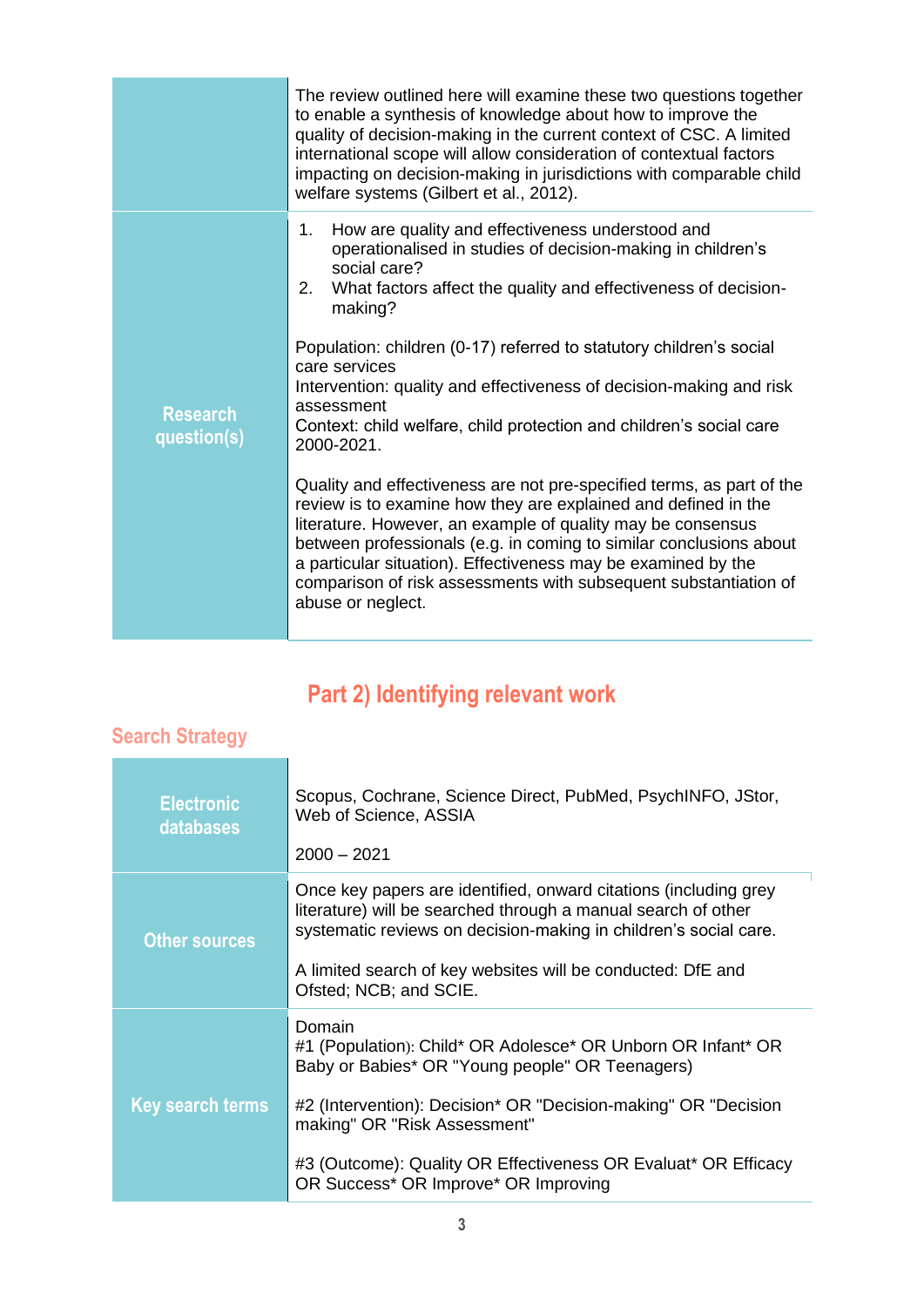#4 (Context – need/problem): Maltreat\* OR Abuse\* OR Neglect\* OR Exploit\* #5 (Context – type of provision): Protection OR Safeguarding OR Thresholds OR Investigation OR Intervention OR Screening OR Intake) Example from Web of Science search:  $#6$ 781 #5 AND #4 AND #3 AND #2 AND #1 Indexes=SCI-EXPANDED, SSCI, A&HCI, CPCI-S, CPCI-SSH, ESCI Timespan=1970-2021 #5 5,315,626 TS=(Protection OR Safeguarding OR Thresholds OR Investigation OR Intervention OR Scree Indexes=SCI-EXPANDED, SSCI, A&HCI, CPCI-S, CPCI-SSH, ESCI Timespan=1970-2021 **Draft search**  908,465 TS=(Maltreat\* OR Abuse\* OR Neglect\* OR Exploit\*)  $#4$ Indexes=SCI-EXPANDED, SSCI, A&HCI, CPCI-S, CPCI-SSH, ESCI Timespan=1970-2021 **strategy** #3 14,499,409 TS=(Quality OR Effectiveness OR Evaluat\* OR Efficacy OR Success\* OR Improve\* OR Improv Indexes=SCI-EXPANDED, SSCI, A&HCI, CPCI-S, CPCI-SSH, ESCI Timespan=1970-2021 #2 1,245,779 TS=(Decision\* OR "Decision-making" OR "Decision making" OR "Risk Assessment") Indexes=SCI-EXPANDED, SSCI, A&HCI, CPCI-S, CPCI-SSH, ESCI Timespan=1970-2021 #1 2,515,373 TS=(Child\* OR Adolesce\* OR Unborn OR Infant\* OR Baby or Babies\* OR "Young people" OR Indexes=SCI-EXPANDED, SSCI, A&HCI, CPCI-S, CPCI-SSH, ESCI Timespan=1970-2021

## <span id="page-3-0"></span>**Study selection criteria**

|                                      | Inclusion:<br>Empirical study designs (e.g. RCTs, observational studies,<br>qualitative studies, case-studies)<br>Publication date: 2000 - 2021.<br>Geographical region: UK, Republic of Ireland, United<br>States, Canada, Australia<br>Language: English<br>Type: article, report                                                      |
|--------------------------------------|------------------------------------------------------------------------------------------------------------------------------------------------------------------------------------------------------------------------------------------------------------------------------------------------------------------------------------------|
| <b>Inclusion criteria</b>            | Studies will be included if they directly consider aspects of quality<br>and effectiveness, whether in terms of outcomes for children or the<br>reasonableness of the decision process. Grey literature will be<br>included along with peer-reviewed articles where it meets inclusion<br>criteria.                                      |
|                                      | The geographical inclusion criteria are designed to provide insight<br>into contextual factors affecting decision-making in jurisdictions<br>with a similar 'child protection' orientation towards child welfare<br>(Gilbert et al., 2012).                                                                                              |
| <b>Exclusion criteria</b>            | Exclusion: see flow chart below for exclusion criteria and<br>associated codes.                                                                                                                                                                                                                                                          |
| <b>Process of study</b><br>selection | After removal of duplicates, abstracts will be screened according to<br>the inclusion criteria and then the remaining full texts will be<br>screened to obtain a final sample. Screening will be carried out<br>separately by two reviewers and any inconsistent results passed to<br>a third reviewer or discussed by the project team. |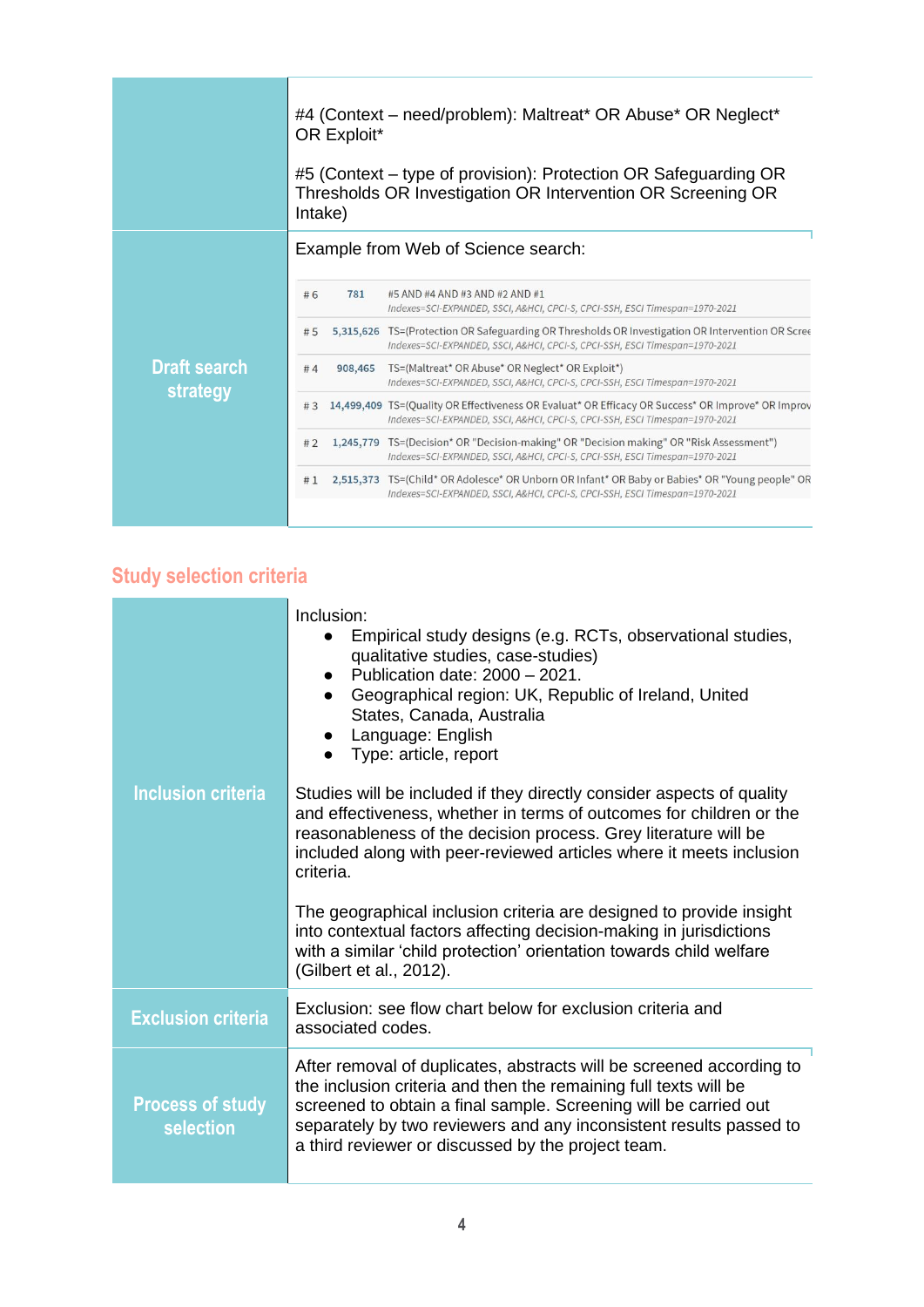A 'pilot' screening exercise will be carried out with a limited sample of 100 entries to support consistent inclusion/exclusion decisions. Systematic reviews will be considered alongside empirical studies and references from selected reviews will be added to the title/abstract screening processes.

> Once a provisional list of full text articles has been identified, further screening will take place to check that the full text is available and that inclusion criteria are met. A flow chart illustrating study selection has been added below

#### *Flow chart for title/abstract selection:*



WWC Review: Title and Abstract screening decision flow chart

### <span id="page-4-0"></span>**Study records**

| <b>Data collection</b>                   | The following data will be extracted from each study: author, year,<br>funding, aims, study design, methods of data collection and<br>analysis, sample, interventions (if applicable), follow-up period (if<br>applicable), main findings, ethics, strengths, and limitations. A pro-<br>forma framework will also be used to record data specifically<br>relevant to the research questions to assist with thematic analysis. |
|------------------------------------------|--------------------------------------------------------------------------------------------------------------------------------------------------------------------------------------------------------------------------------------------------------------------------------------------------------------------------------------------------------------------------------------------------------------------------------|
| <b>Data management</b><br><b>process</b> | A shared folder in KU Box, an encrypted storage and file sharing<br>system, has been set up for this project. A record of all database<br>searches carried out will be stored in this folder. Citation records                                                                                                                                                                                                                 |

social care, e.g. drug and alcohol services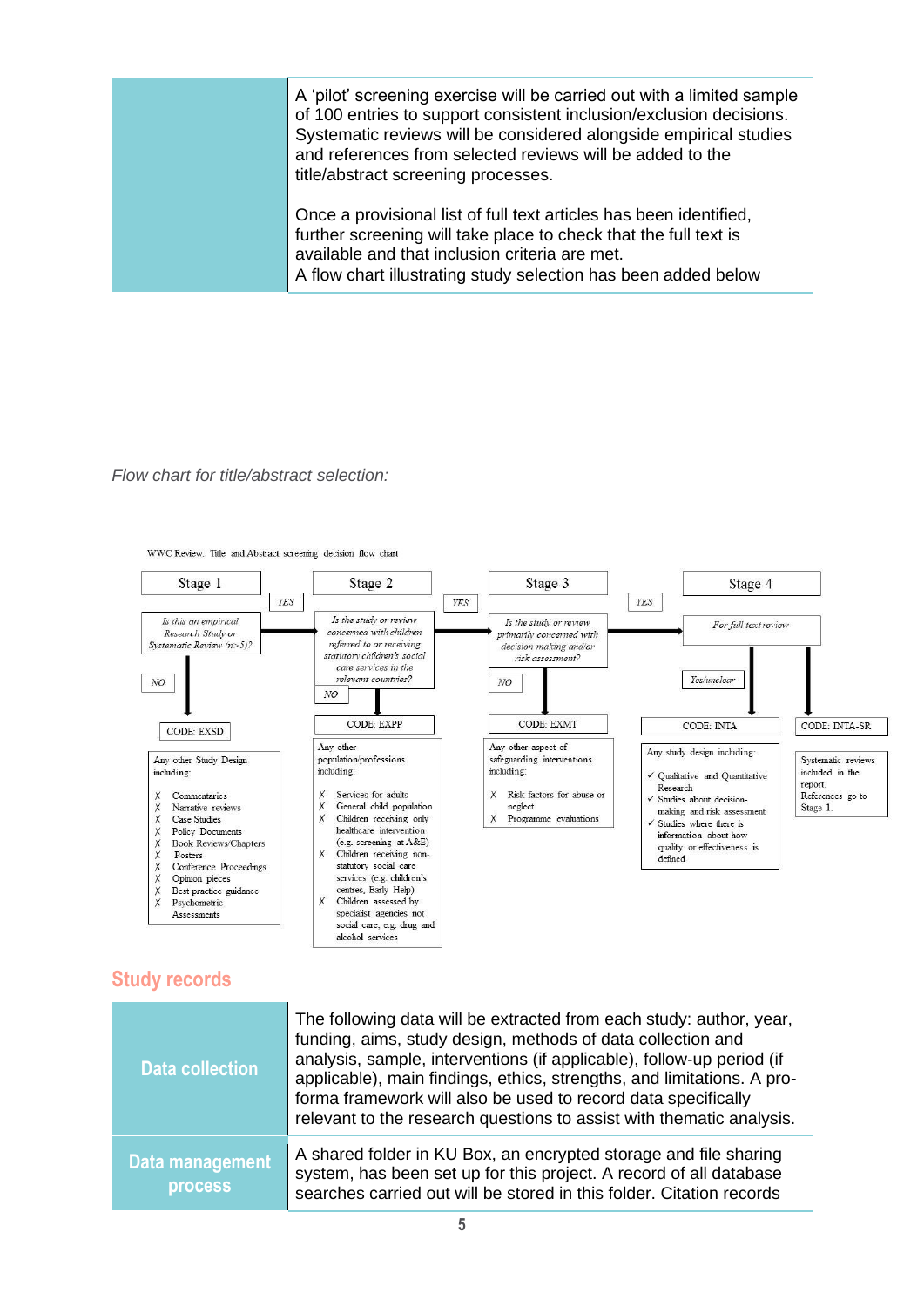|                                       | from searches will be imported into specialist software for<br>collaborative reviews (Rayyan) for abstract and title screening. Full<br>text publications will be stored in Pdf format and decisions on final<br>screening for inclusion recorded in Excel.                                                                                                                                                                                       |
|---------------------------------------|---------------------------------------------------------------------------------------------------------------------------------------------------------------------------------------------------------------------------------------------------------------------------------------------------------------------------------------------------------------------------------------------------------------------------------------------------|
| <b>Data items</b>                     | For quantitative studies, data will include participants,<br>intervention/programme, comparators and outcomes (for<br>quantitative studies), principal thematic categories will also be<br>collected for qualitative studies and implications (all studies).<br>Specific data relating to the research questions will be additionally<br>recorded.                                                                                                |
| <b>Outcomes and</b><br>prioritisation | The outcomes of interest are measures of the quality and<br>effectiveness of decision-making.<br>For example, some studies may operationalise quality as<br>consensus between professionals (e.g. in coming to similar<br>conclusions about a practice-near vignette), whereas others may<br>focus on evidence that decisions are effective in terms of<br>accurately assessing risk of abuse that subsequently turns out to<br>be substantiated. |

# **Part 3) Risk of bias assessment**

<span id="page-5-0"></span>

| <b>Risk of bias</b><br>assessment criteria   | The final sample of publications will be appraised using the Critical<br>Appraisal Skills Programme (2020) checklists, which include an<br>assessment of potential bias.                                                                                  |
|----------------------------------------------|-----------------------------------------------------------------------------------------------------------------------------------------------------------------------------------------------------------------------------------------------------------|
| <b>Purpose of risk of</b><br>bias assessment | This review will not carry out meta-analysis of quantitative results.<br>The principal purpose of bias assessment is to contribute to quality<br>appraisal and critical analysis of the benefits and limitations of<br>quality measurement in this field. |

# **Part 4) Summarising the evidence**

<span id="page-5-1"></span>

| <b>Data synthesis</b>                          | The principal method of data synthesis will be a thematic analysis of<br>study findings (in the final sample of full text articles) based on an<br>adapted Framework approach (Gale et al., 2013). The framework will<br>combine the CASP appraisal criteria with a set of analytical categories<br>focused on the results/findings and designed to capture data relevant<br>to the review questions. Although some of these categories will be a-<br>priori, there will be scope to generate new themes from the data in an<br>iterative process of interpretation and synthesis. |
|------------------------------------------------|------------------------------------------------------------------------------------------------------------------------------------------------------------------------------------------------------------------------------------------------------------------------------------------------------------------------------------------------------------------------------------------------------------------------------------------------------------------------------------------------------------------------------------------------------------------------------------|
| Meta-bias(es)                                  | n/a                                                                                                                                                                                                                                                                                                                                                                                                                                                                                                                                                                                |
| <b>Confidence in</b><br>cumulative<br>evidence | The strength of the body of evidence will be reported through a<br>summary of the CASP appraisal part of the framework used to<br>examine all included studies.                                                                                                                                                                                                                                                                                                                                                                                                                    |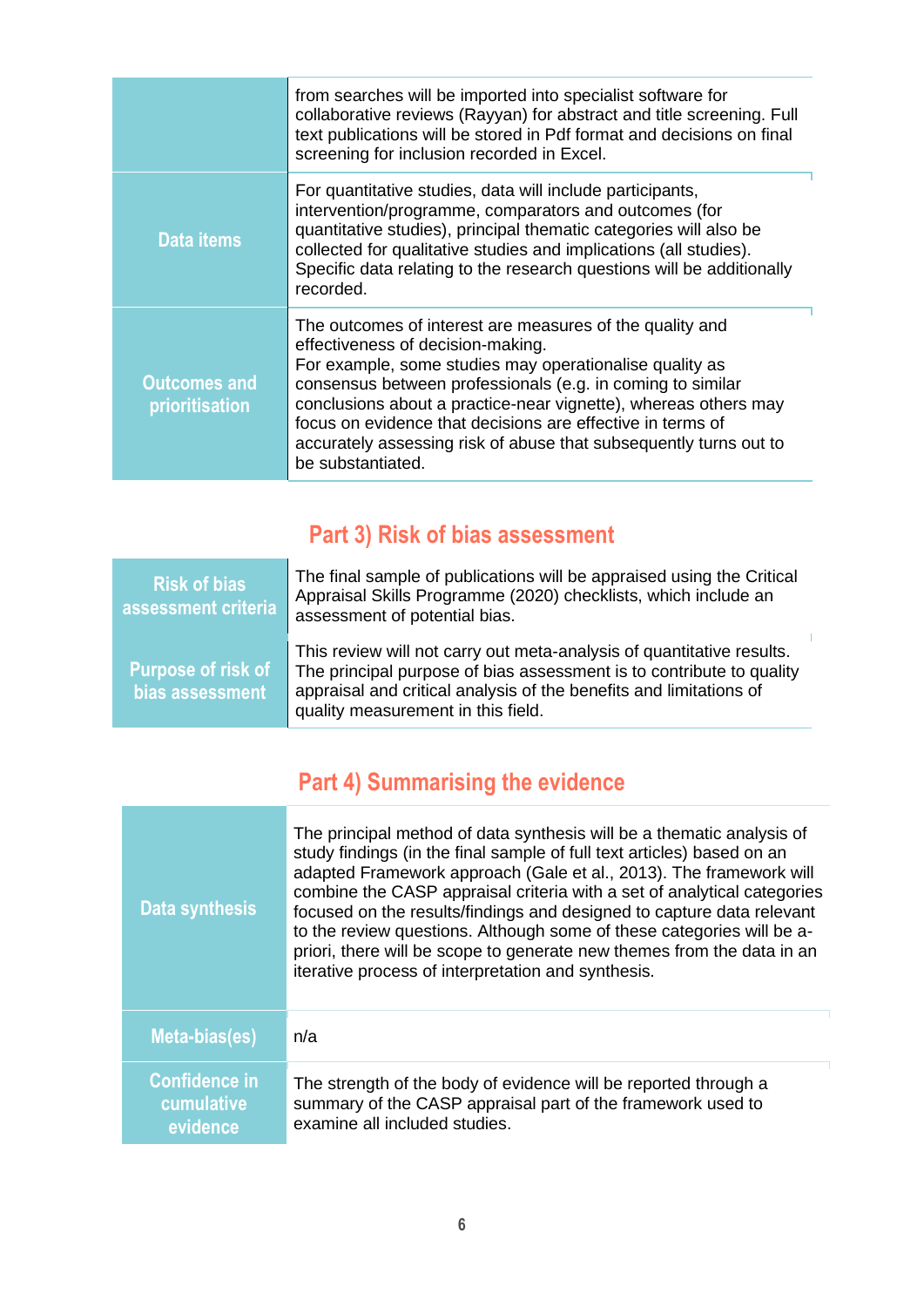**Reporting and interpreting findings**

The findings will be written up in a report using a pre-specified review template. It will include an overview of the area, an account of methods and results, strengths and limitations of the review process and evidence base, as well as a discussion of the implications of findings for practice, policy and research.

## **Registration**

<span id="page-6-0"></span>The review was registered with the OSF on 1/07/2021. Registration link: https://osf.io/uv9e4/

### **Personnel**

<span id="page-6-1"></span>Hood will coordinate the project, contribute to all aspects of the review, and lead on design and report writing. Abbott and Nilsson will undertake database search, screening, appraisal and evidence synthesis, and contribute to design and report writing. Screening and appraisal will be assisted by Parker and Mannes. Coughlan will supervise technical aspects of the search and appraisal process. Duschinsky will contribute to knowledge synthesis and report writing.

## **Timeline**

<span id="page-6-2"></span>

| <b>Dates</b>                   | <b>Activity</b>                                      | <b>Staff responsible/ leading</b>                                |
|--------------------------------|------------------------------------------------------|------------------------------------------------------------------|
| <b>July 2021</b>               | Database search and title/abstract<br>screening      | Hood<br>Nilsson, Abbott, Coughlan,<br>Mannes, Parker             |
| <b>August</b><br>2021          | Agreement, appraisal and analysis of<br>final sample | Hood<br>Nilsson, Abbott, Coughlan,<br>Mannes, Parker, Duschinsky |
| <b>September</b><br>2021       | <b>Report writing</b>                                | Hood<br>Nilsson, Abbott, Coughlan,<br>Mannes, Parker, Duschinsky |
| 17<br><b>September</b><br>2021 | Draft report submitted                               | Hood                                                             |
| <b>October</b><br>2021         | Amendments to report following review                | Hood                                                             |
| 15 October<br>2021             | Final report submitted                               | Hood                                                             |